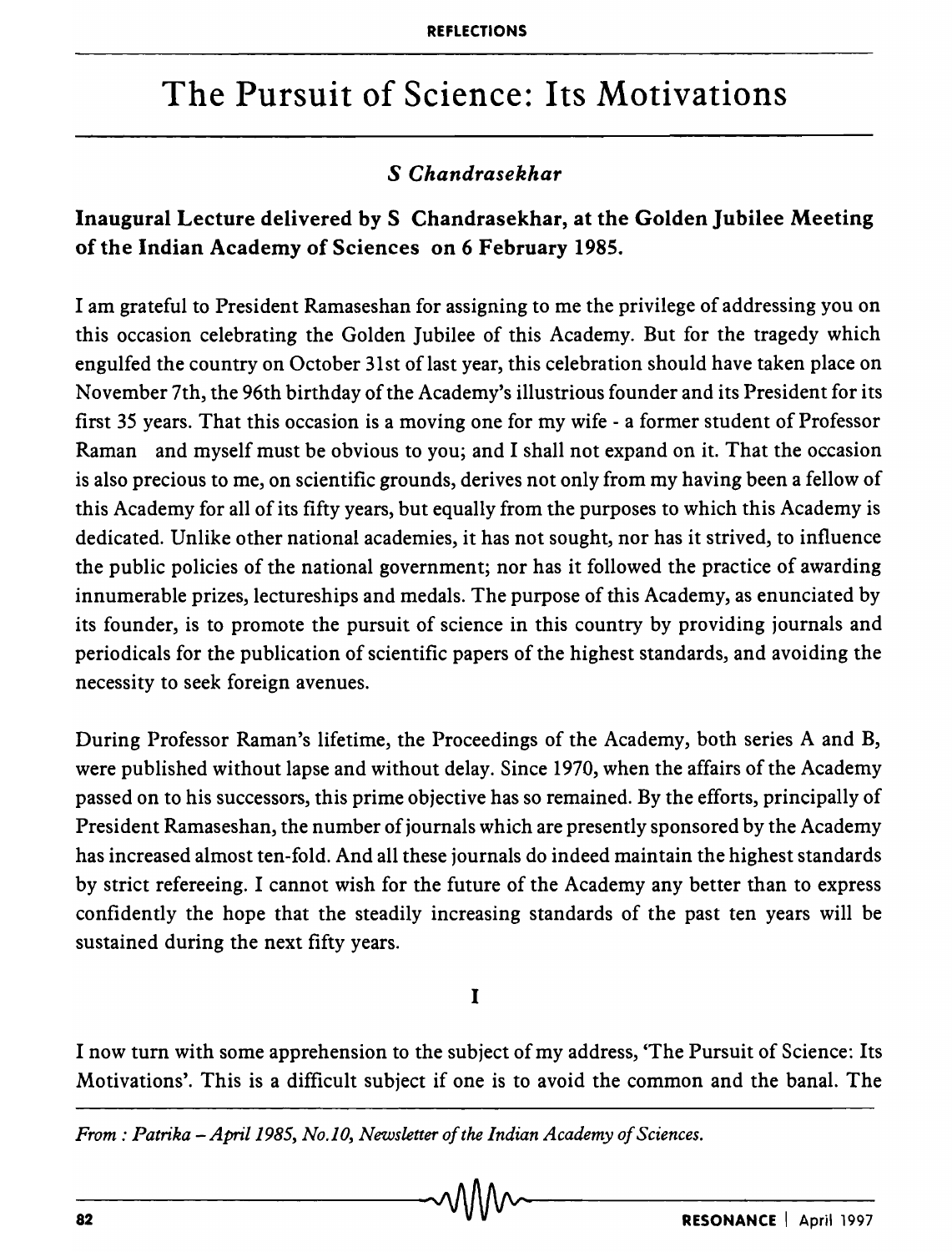Let all keep silence and hark to Tycho who has devoted thirty-five years to his observations ... For Tycho alone do I wait; he shall explain to me the order and arrangement of the orbits...

Tycho possesses the best observations, and thus so-to-speak the material for the building of the new edifice...

.. .1 believe it was an act of Divine Providence that I arrived just at the time when Longomontanus was occupied with Mars. For Mars alone enables us to penetrate the secrets of astronomy which otherwise would remain forever hidden from us...

Indeed, Kepler went to extraordinary lengths to acquire the observations of Tycho which he so badly needed. It is not an exaggeration to say that he commited larceny; for, as he confessed:

I confess that when Tycho died, I quickly took advantage of the absence, or lack of circumspection, of the heirs, by taking the observations under my care, or perhaps usurping them...

and as he explained:

The cause of this quarrel lies in the suspicious nature and bad manners of the Brahe family, but on the other hand also in my own passionate and mocking character. It must be admitted that Tengnagel had important reasons for suspecting me. I was in possession of the observations and refused to hand them over to the heirs...

With Tycho's observations thus acquired, the question which Kepler constantly asked himself was: if the sun is indeed the origin and the source of planetary motions, then, how does this fact manifest itself in the motions of the planets themselves? Noticing that Mars moved a little faster when it is nearest the sun than when it is farthest, and 'remembering Archimedes', he determined the area described by the radius vector joining the sun to the instantaneous position of Mars, as we follow it in its orbit. As Kepler wrote:

Since I was aware that there exist an infinite number of points on the orbit and accordingly an infinite number of distances [from the sun] the idea occurred to me that the sum of these distances is contained in the *area* of the orbit. For I remembered that in the same manner Archimedes too divided the area of a circle into an infinite number of triangles.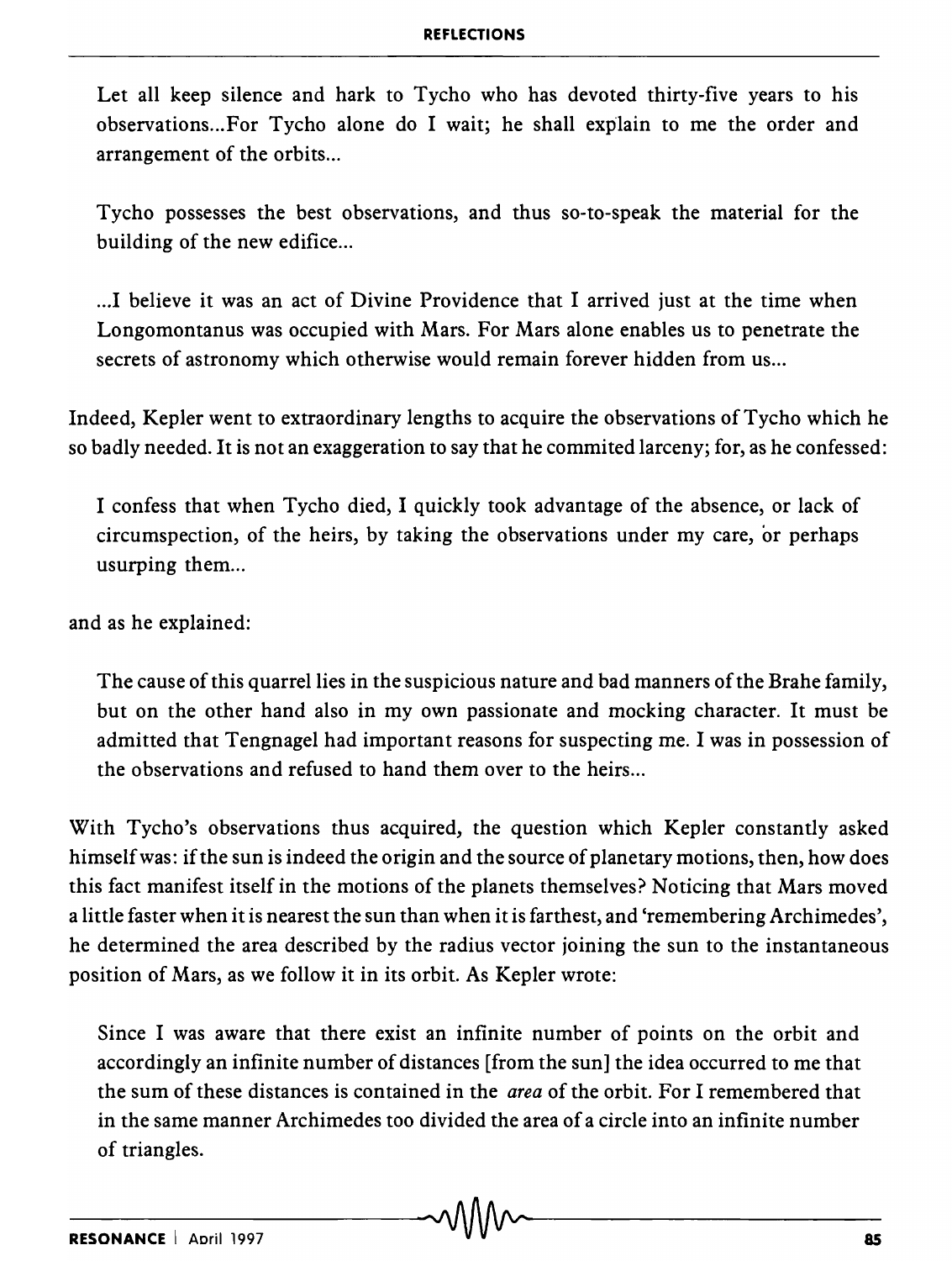#### **REFLECTIONS**

This was the way Kepler discovered in July 1603 his law of areas. This is the second of his three great laws in Newton's enumeration that has been adopted ever since. The establishment of this result took Kepler some five years; for, already prior to the publication of his *Mysterium Cosmographicum* in 1596, Kepler had sought for such a law in connection with his association of the five regular solids with the existence of the six planets known in his time.

The law of areas determined the variation of the speed along its orbit; but it did not determine the shape of the orbit. A year before he had arrived at his final statement of the law of areas he had in fact discarded circular orbits for the planets: and in October of 1602 he had written:

The conclusion is quite simply that the planet's path is not a circle - it curves inward on both sides and outward again at opposite ends. Such a curve is called an oval. The orbit is not a circle, but an oval figure.

Even after having concluded that the orbit of Mars is an 'oval', it took him an additional three years to establish that the orbit was in fact an ellipse. And when that was established he wrote:

Why should I mince my words? The truth of Nature, which I had rejected and chased away, returned by stealth through the back door, disguising itself to be expected. That is to say, I laid [the original equation] aside, and fell back on ellipses, believing that this was a quite different hypothesis, whereas the two, as I shall prove in the next Chapter, are one and the same...I thought and searched, until I went nearly mad, for a reason, why the planet preferred an elliptical orbit [to mine] ... Ah, what a foolish bird I have been!

At long last in 1608 his monumental *Astronomia Nova* was published. As Koestler has written:

It was a beautifully printed volume in folio, of which only a few copies survive. The Emperor [Rudolph] claimed the whole edition as his property and forbade Kepler to sell or give away any copy of it 'without our foreknowledge and consent'. But since his salary was in arrears, Kepler felt at liberty to do as he liked, and sold the whole edition to the printers. Thus the story of the New Astronomy begins and ends with acts of larceny, committed *ad majorem Dei gloriam.* 

Ten more years were to elapse before Kepler discovered his third law: that the squares of the periods of revolution of any two planets is in the ratio of the cubes of their mean distances from the sun. The law is stated in his *Harmonice Mundi* completed in 1618. Here is how Kepler describes his discovery: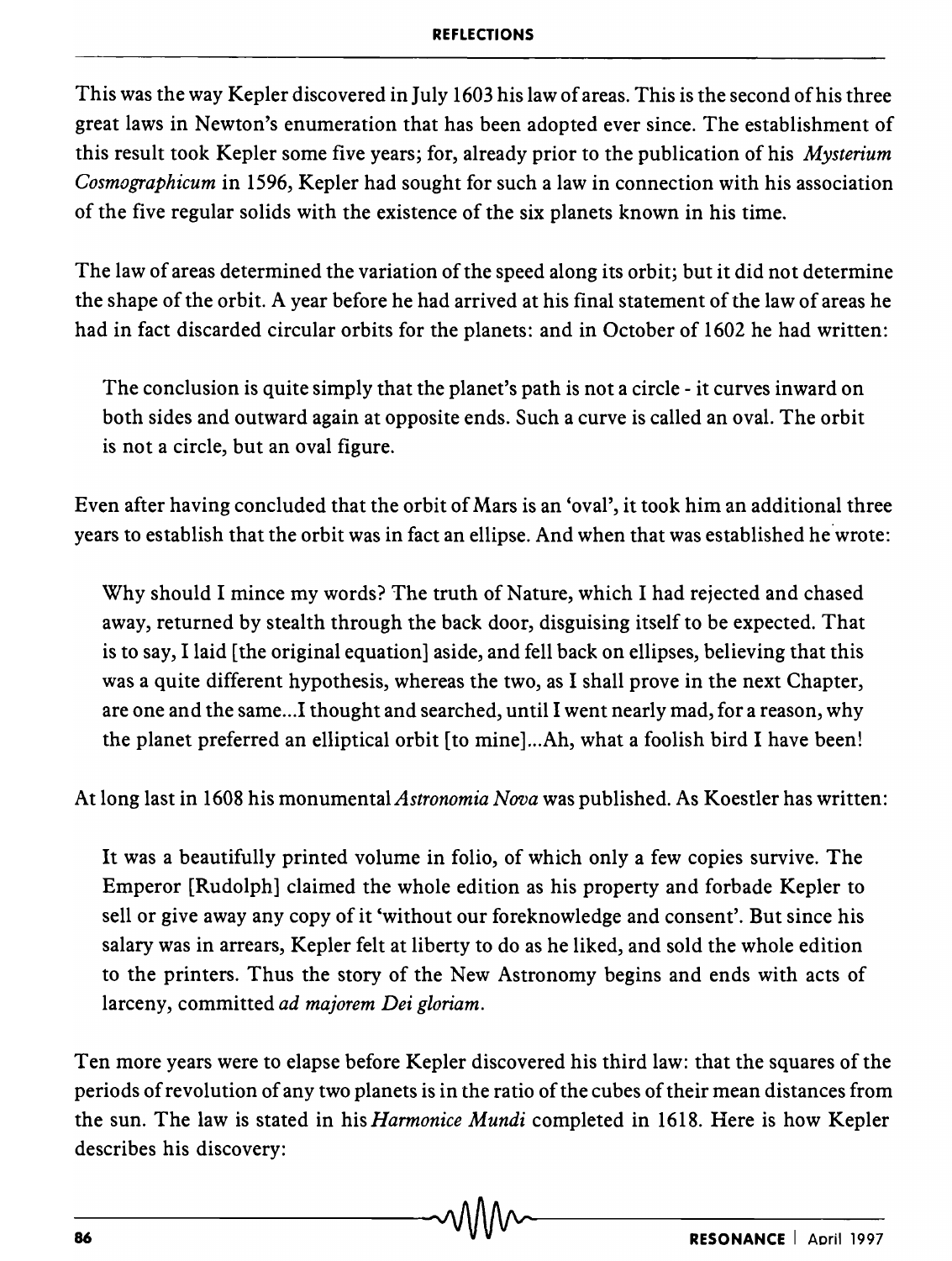On 8 March of this present year 1618, if precise dates are wanted, [the solution] turned up in my head. But I had an unlucky hand and when I tested it by computations I rejected it as false. In the end it came back again to me on 15 May, and in a new attack conquered the darkness of my mind; it agreed so perfectly with the data which my seventeen years of labour on Tycho's observations had yielded, that I thought at first I was dreaming.

Thus ended Kepler's long and arduous search for his holy grail.

In his first book, *Mysterium Cosmographicum,* Kepler exclaimed:

Oh! that we could live to see the day when both sets of figures agree with each other.

Twenty-two years later, he added the following footnote to this exclamation in a reprint edition of *Mysterium Cosmographicum* after he had discovered his third law and his poignant cry had been answered:

We have lived to see this day after 22 years and rejoice in it, at least I did; I trust that Maestlin and many other men will share in my joy!

#### **III**

In his novel, *The Redemption of Tycho Brahe,* Max Brod, the Czech writer who is known for his publishing, posthumously, the great works of Franz Kafka, portrays and contrasts the characters of Tycho Brahe and Kepler. While Brod's novel is historically, grossly inaccurate, yet the following imagined perception of Kepler by Tycho is an artist's idealization of what a scientist like Kepler might have been:

Kepler now inspired him  $[Tycho]$  with a feeling of awe. The tranquillity with which he applied himself to his labours and entirely ignored the warblings of flatterers was to Tycho almost superhuman. There was something incomprehensible in its absence of emotion, like a breath from a distant region of ice...

Is the tranquillity and the absence of emotion which Brod attributes to his imagined Kepler, ever attained by a practising scientist?

May I digress a little at this point to say that Max Brod, when he wrote his novel, *The*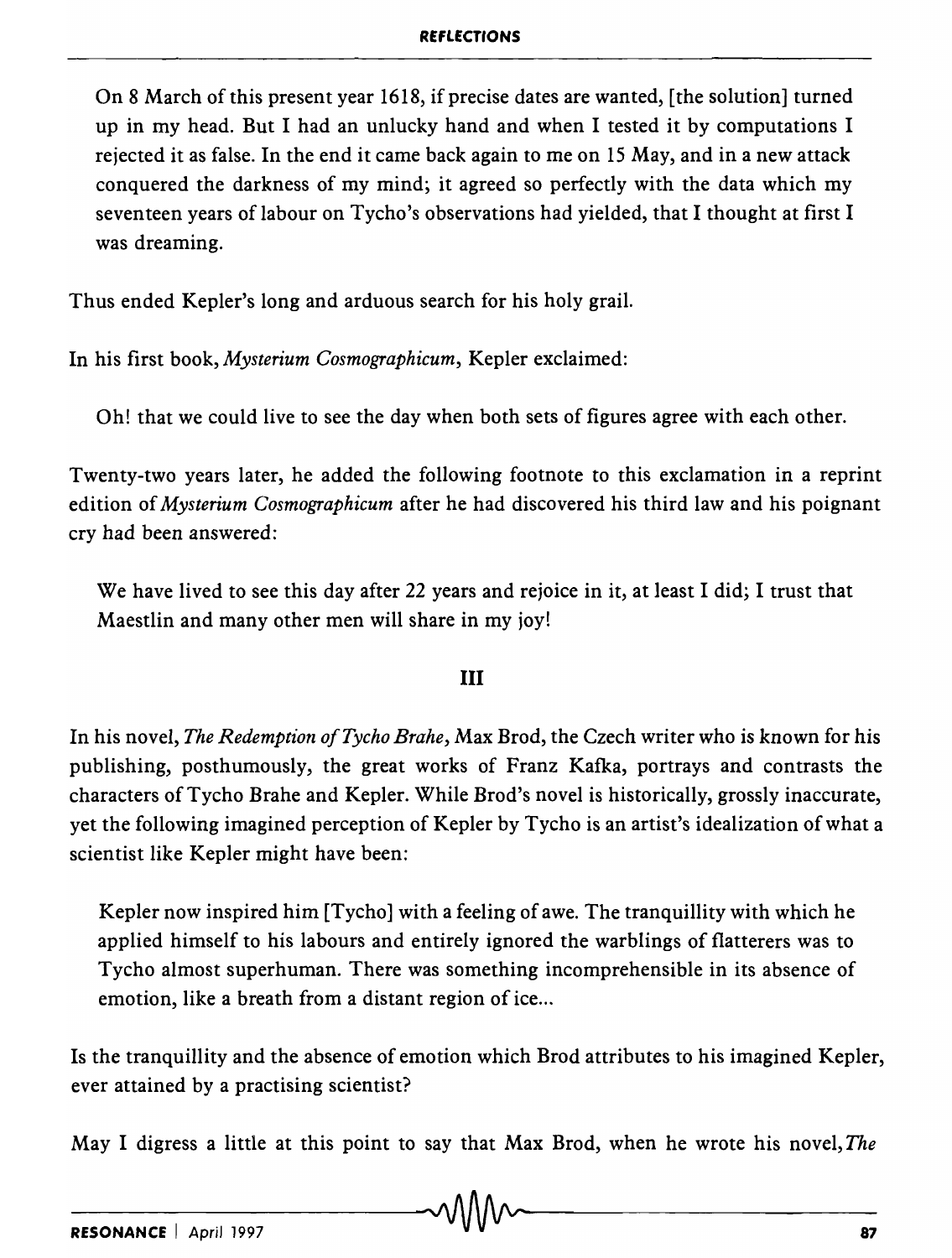*Redemption of Tycho,* was one of a small group in Prague that included Einstein and Franz Kafka. It has been said that Brod's portrayal of Kepler was influenced by his association with Einstein. Thus Walter Nernst is reported to have said to Einstein, "You are this man Kepler".

#### **IV**

As I have stated the most remarkable aspect of Kepler's pursuit of science is the constancy with which he applied himself to his chosen quest. To use a phrase of Shelley's his 'was a character superior in singleness'. But does the example of Kepler provide any assurance of success for a similar constancy in others? I shall consider two examples.

First, the example of Michelson. His main preoccupation throughout his life was to measure the velocity of light with increasing precision. His interest came about almost by accident, when the Commander of the Naval Academy asked him (then an instructor at the Academy) to prepare some lecture demonstrations to illustrate Foucault's refinement of Cornu's determination of the velocity of light. That was in 1878; and it led to Michelson's first determination of the velocity oflight in 1880. On the 7th of May 1931, two days before he died and fifty years later, he dictated the opening sentences of a paper, that was posthumously published and which gave the results of his last measurement. Michelson's efforts resulted in an improvement in our knowledge of the velocity of light from 1 part in 3000 to 1 part in 30,000 i.e. by a factor 10. But by 1973 the accuracy had been improved to 1 part in  $10^{10}$ , a measurement that made obsolete, beforehand, all future measurements. Were Michelson's efforts over 50 years then in vain? Leaving that question aside, one must record that during his long career, Michelson made great discoveries derived from his delight in 'light waves and their uses'. Thus his development of interferometry leading to the first direct determination of the diameter of a star is wondrous. And who does not know the Michelson-Morley experiment which, through Einstein's formulation of the special and the general theory of relativity, changed and changed irrevocably our understanding of the nature of space and time? But it is a curious fact that Michelson himself was never happy with the outcome of his experiment. Indeed, it is recorded that when Einstein visited Michelson in April 1931, Mrs Michelson felt it necessary to warn Einstein "Please don't get him started on the ether."

A second example is Eddington who devoted the last 16 years of his life to developing his 'fundamental theory'. Of this prodigious effort he said, a year before he died:

At no time during the past 16 years have I felt any doubt about the correctness of my theory.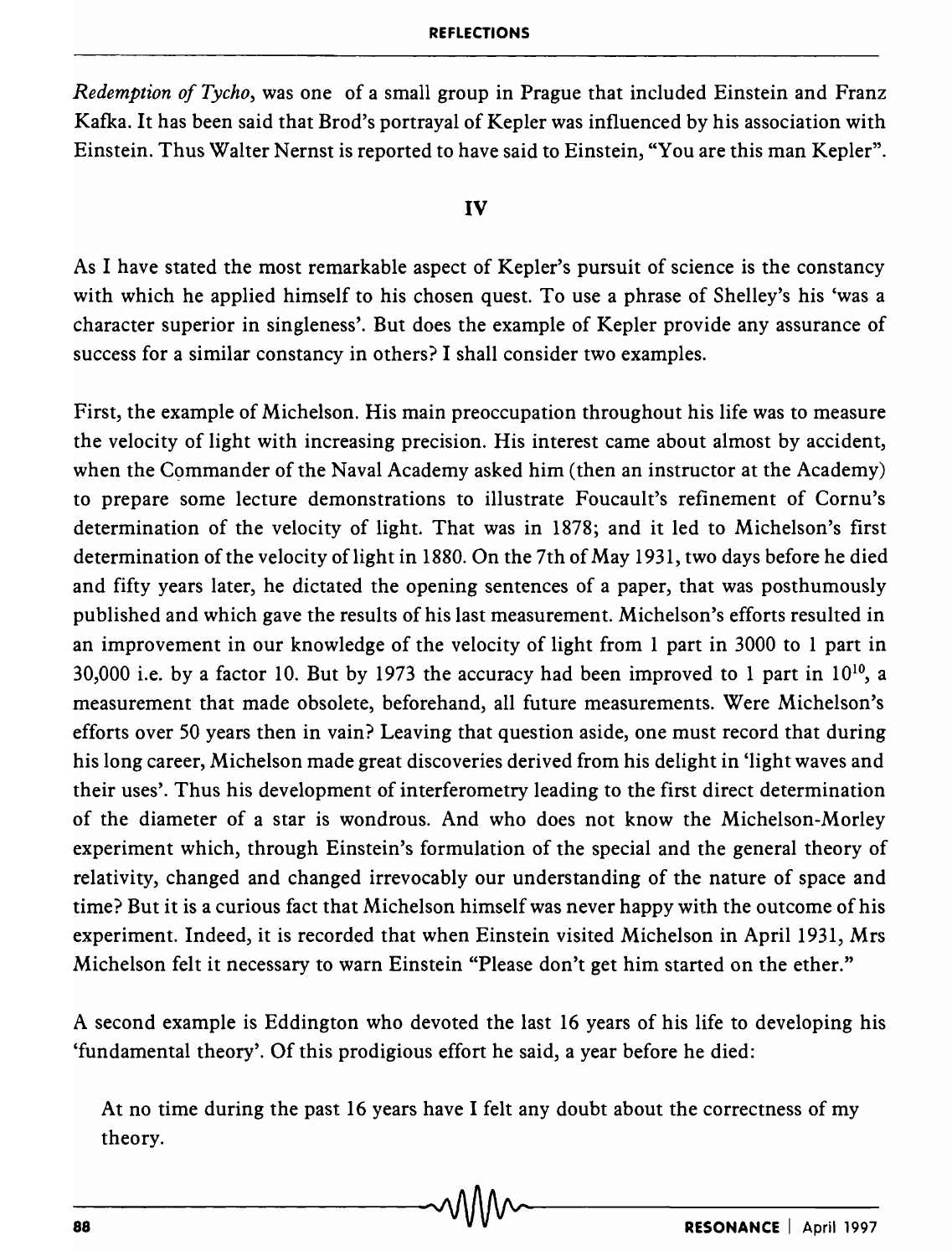Yet, his efforts have left no trace on subsequent developments. Is it wise then to pursue science with a single objective and with a singleness of purpose?

#### v

While Kepler provides the supreme example of sustained scientific effort leading to great and fundamental discoveries, there are instances in which great thoughts have seemingly occurred spontaneously. Thus, Dirac has written that his work on Poisson brackets and on his relativistic wave equation of the electron were consequences of ideas

... which had just come out of the blue. I could not very well say just how it had occurred to me. And I felt that work of this kind was a rather 'undeserved success'.

Dirac's recollection, that his ideas underlying his work on Poisson brackets and his relativistic wave equation of the electron came to him 'out of the blue', is an example of what is apparently not a unique phenomenon: Those who have made great discoveries seem to remember and cherish the occasions on which they made them. Thus, Einstein has recorded that

When in 1907 I was working on a comprehensive paper on the special theory of relativity...there occurred to me the happiest thought of my life...that *'for an observer falling freely from the roof of a house there exists* at least in his immediate surroundings *no gravitational field'.* 

This 'happy thought' was, of course, later enshrined in his principle of equivalence that is at the base of his general theory of relativity.

A recollection in a similar vein is that of Fermi. I had once the occasion to ask Fermi, in the con text of Hadamard's perceptive *'Essay on the Psychology of Invention in the Mathematical Field'*  what the psychology of invention in the realm of physics might be. Fermi responded by narrating the occasion of his discovery of the effect of slow neutrons on induced radioactivity. This is what he said:

I will tell you how I came to make the discovery which I suppose is the most important one I have made. We were working very hard on the neutron-induced radioactivity and the results we were obtaining made no sense. One day, as I came to the laboratory, it occurred to me that I should examine the effect of placing a piece of lead before the incident neutrons. Instead of my usual custom, I took great pains to have the piece of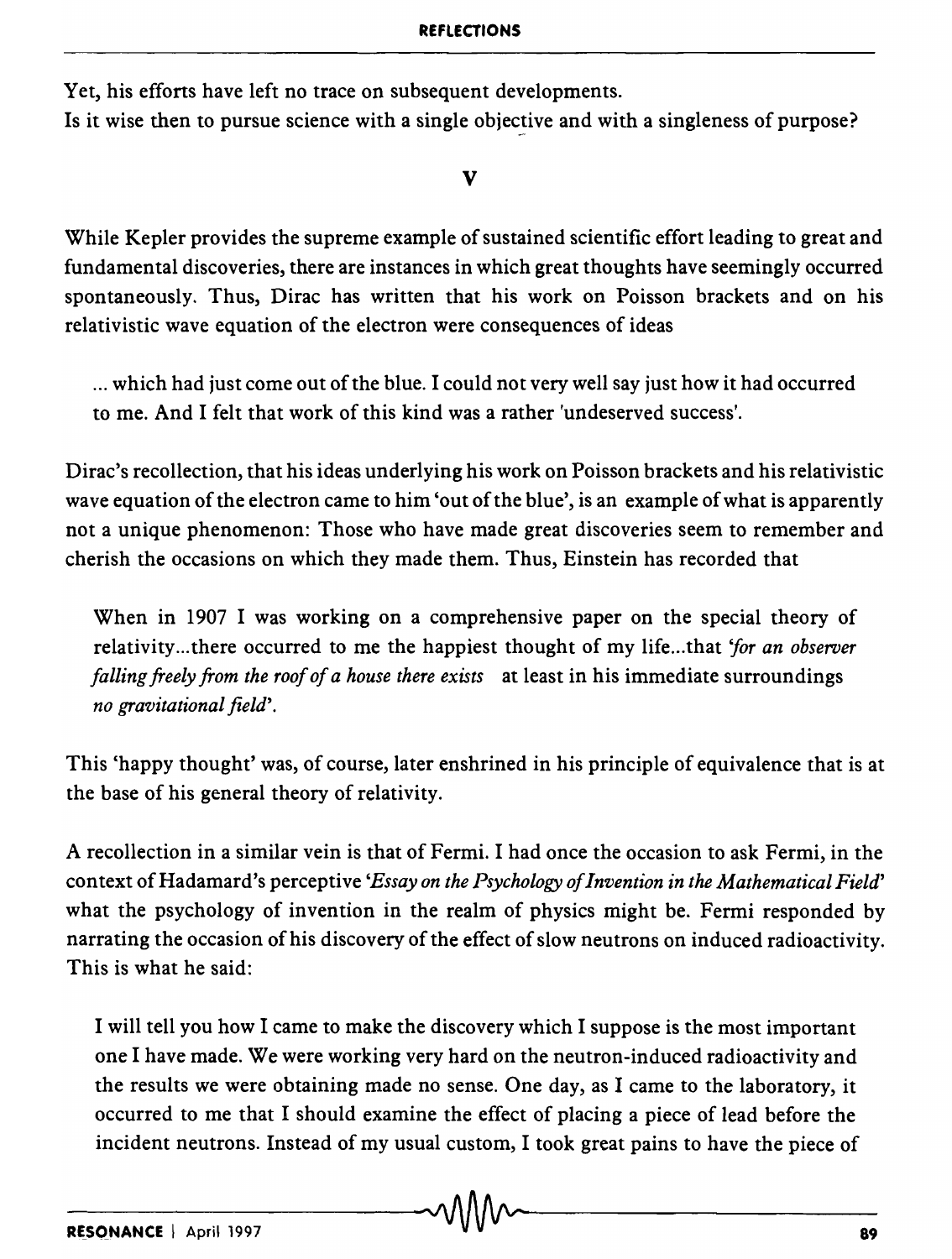lead precisely machined. I was clearly dissatisfied with something; I tried every excuse to postpone putting the piece of lead in its place. when finally, with some reluctance, I was going to put it in place, I said to myself: 'No, I do not want this piece of lead here; what I want is a piece of paraffin'. It was just like that with no advance warning, no conscious prior reasoning. I immediately took some odd piece of paraffin and placed it where the piece of lead was to have been.

Perhaps the most moving statement in this general context is that of Heisenberg relating the moment when the laws of quantum mechanics came to a sharp focus in his mind. He has written,

One evening I reached the point where I was ready to determine the individual terms in the energy table, or, as we put it today, in the energy matrix, by what would now be considered an extremely clumsy series of calculations. When the first terms seemed to accord with the energy principle, I became rather excited, and I began to make countless arithmetical errors. As a result, it was almost three o'clock in the morning before the final result of my computations lay before me. The energy principle had held for all terms, and I could no longer doubt the mathematical consistency and coherence of the kind of quantum mechanics to which my calculations pointed. At first, I was deeply alarmed. I had the feeling that, through the surface of atomic phenomena, I was looking at a strangely beautiful interior, and felt almost giddy at the thought that I now had to probe this wealth of mathematical structures nature had so generously spread out before me. I was far too excited to sleep, and so, as a new day dawned, I made for the southern tip of the island, where I had been longing to climb a rock jutting out into the sea. I now did so without too much trouble, and waited for the sun to rise.

There is no difficulty for any of us to share in Heisenberg's exhilaration of that supreme moment: we all know of the difficulties and paradoxes that beset the 'old' Bohr-Sommerfeld quantum-theory of the time; and we also know of Heisenberg's long puzzlement over these difficulties and paradoxes with Sommerfeld, Bohr, and Pauli. And he had already published at that time his paper with Kramers on the dispersion theory - a theory which in many ways was the precursor to the developments that were to follow.

But what is our reaction to Heisenberg's account of his ideas on the theory of elementary particles that he developed some thirty years later, after his tragic experiences during the war and his disappointments and frustrations of the post-war years? Mrs. Heisenberg, in her book on her husband, has written,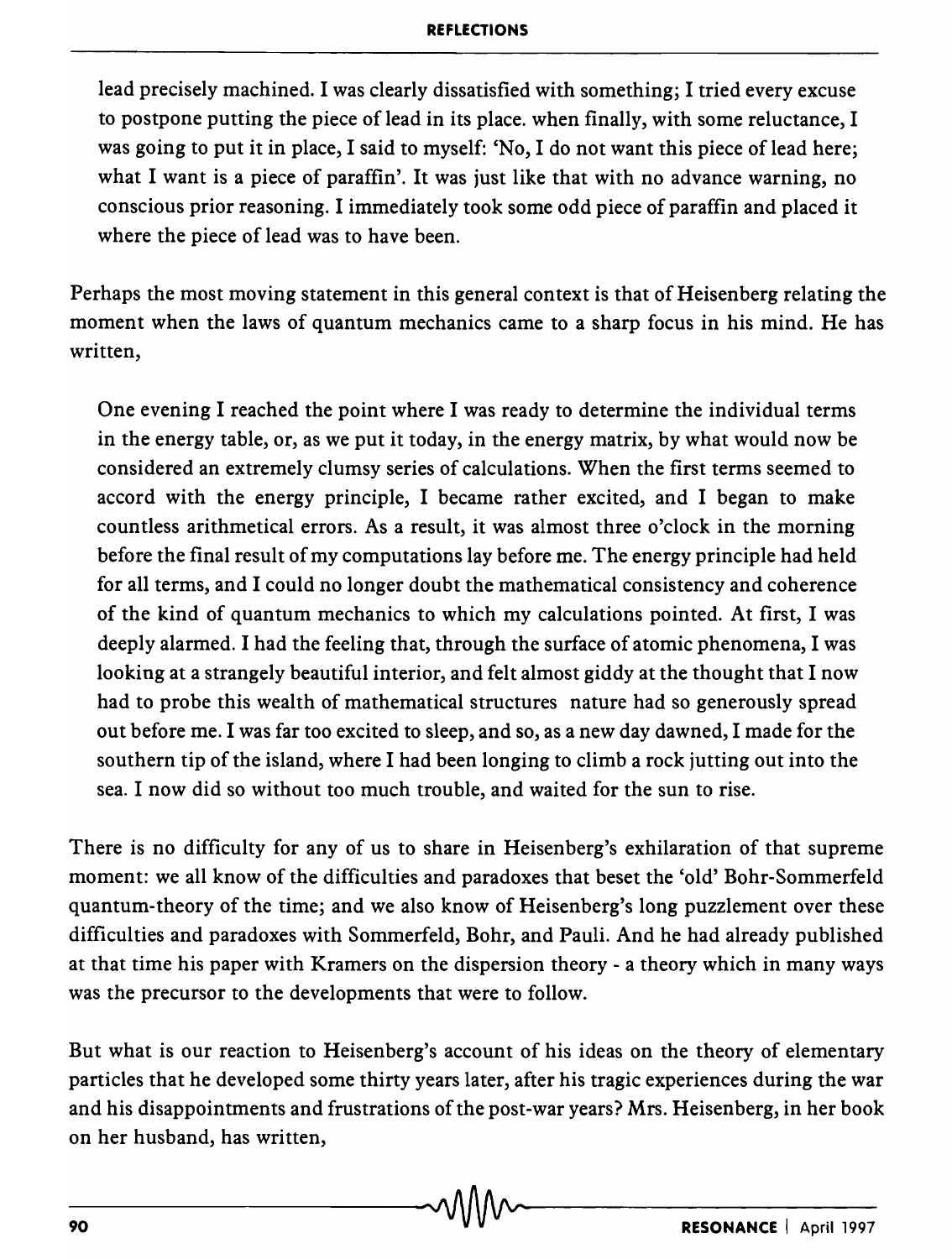One moonlight night we walked all over the Hainberg Mountain, and he was completely enthralled by the visions he had, trying to explain his newest discovery to me. He talked about the miracle of symmetry as the original archetype of creation, about harmony, about the beauty of simplicity, and its inner truth.

And she quotes from one of Heisenberg's letters to her sister at this time:

In fact, the last few weeks were full of excitement for me. And perhaps I can best illustrate what I have experienced through the analogy that I have attempted an as yet unknown ascent to the fundamental peak of atomic theory, with great efforts during the past five years. And now, with the peak directly ahead of me, the whole terrain of interrelationships in atomic theory is suddenly and clearly spread out before my eyes. That these interrelationships display, in all their mathematical abstraction, an incredible degree of simplicity, is a gift we can only accept humbly. Not even Plato could have believed them to be so beautiful. For these interrelationships cannot be invented; they have been there since the creation of the world.

You will notice the remarkable similarity in the language and in the phraseology of this description with the description of his discovery of the basic rules of quantum mechanics some thirty years earlier. But do we share in his second vision in the same way? In the earlier case, his ideas won immediate acceptance. In contrast, his ideas on particle physics were rejected and repudiated even by his long time critic and friend Pauli. But it is moving to read what Mrs Heisenberg writes towards the end of her biography:

With smiling certainty, he once said to me: 'I was lucky enough to look over the good Lord's shoulder while He was at work.' That was enough for him, more than enough! It gave him great joy, and the strength to meet the hostilities and misunderstandings he was subjected to in the world time and again with equanimity, and not be led astray.

#### **VI**

A different aspect of the effect a great discovery can have on its author is provided by the autobiography entitled *The Traveler* by Hideki Yukawa. The book was written when Yukawa was past fifty. One would normally have expected that an autobiography entitled *The Traveler*  by one whose life, at least as seen from the outside, had been rich and fruitful, would be an account of his entire life. But Yukawa's account of his 'travels' ends with the publication of his 1934 paper describing his great discovery with the sombre note: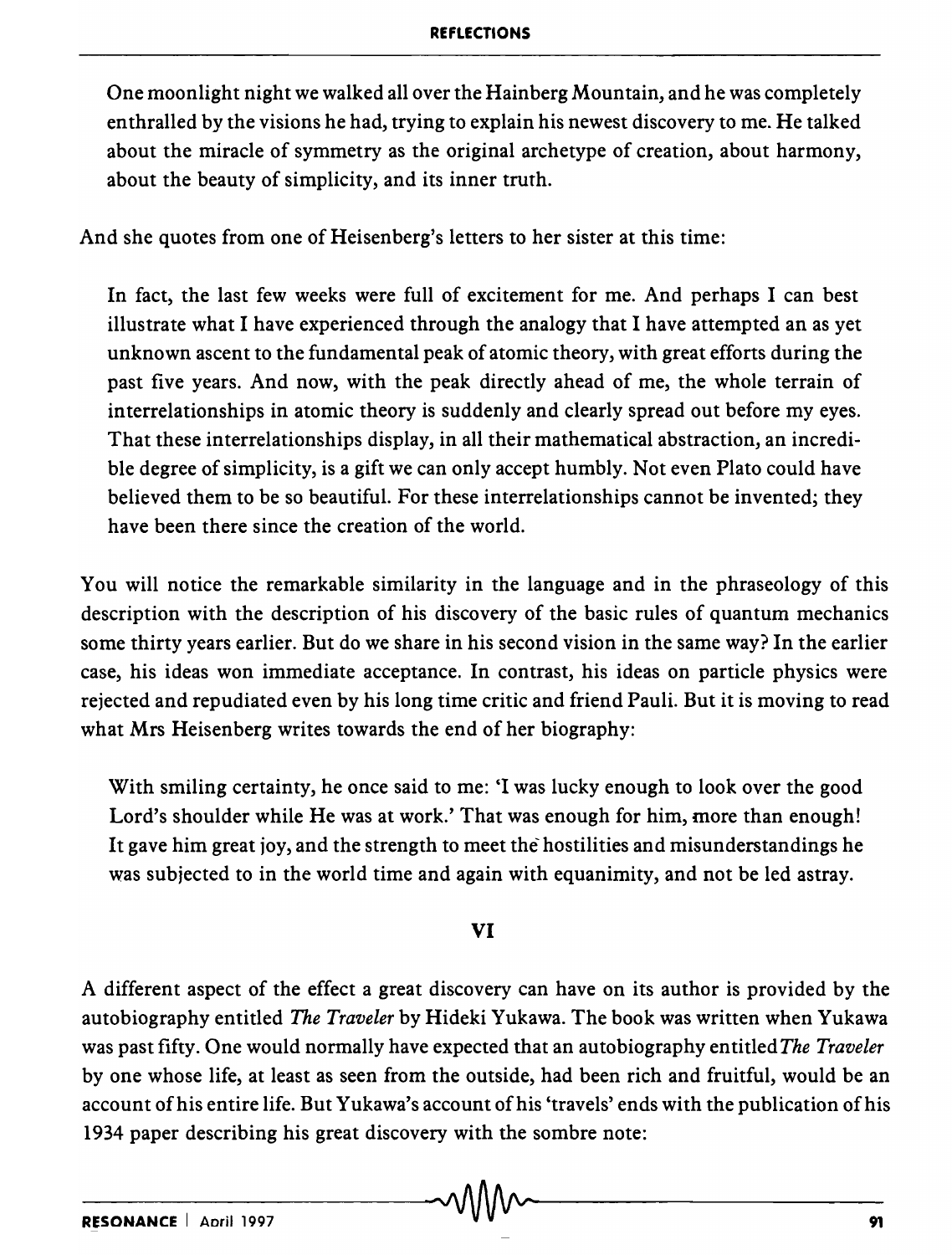I do not want to write beyond this point, because those days when I studied relentlessly are nostalgic to me; and on the other hand, I am sad when I think how I have become increasingly preoccupied with matters other than study.

#### **VII**

While all of us can share in the joy of the discoveries of the great men of science, we may be puzzled by what those many, very many, less perceptive and less fortunate, are to cherish and remember. Are they, like Vladimir and Estragon, destined to wait for Godot as in Samuel Beckett's play; or, are they to console themselves with Milton's thought 'they also serve who stand and wait'?

#### **VIII**

I now turn to the role which approbation and approval play in one's pursuit of science. The example of Newton 'voyaging through strange seas of thought alone' is not one that any of us can follow.

I have referred to Eddington's lonely efforts in pursuing his fundamental theory. In spite of his expressed confidence in the correctness of his theory, Eddington must have been deeply frustrated by the neglect of his work by his contemporaries. This frustration is evident in his plaintive letter to Dingle written a few months before he died:

I am continually trying to find out why people find the procedure obscure. But I would point out that even Einstein was considered obscure, and hundreds of people have thought it necessary to explain him. I cannot seriously believe that I ever attain the obscurity that Dirac does. But in the case of Einstein and Dirac people have thought it worthwhile to penetrate the obscurity. I believe they will understand me all right when they realize they have got to do so  $-$  and when it becomes the fashion 'to explain Eddington'.

The lack of approval by one's contemporaries can have tragic consequences when they are expressed in the form of sharp and violent criticisms. Thus, Ludwig Boltzmann, greatly depressed by the violence of the attacks directed against his ideas by Ostwald and Mach, committed suicide 'as a martyr to his ideas', as his grandson Flamm has written. And George Cantor, the originator of the modern theory of sets of points and of the orders of infinity, lost his mind because of the hatred and the animosity against him and his ideas by his teacher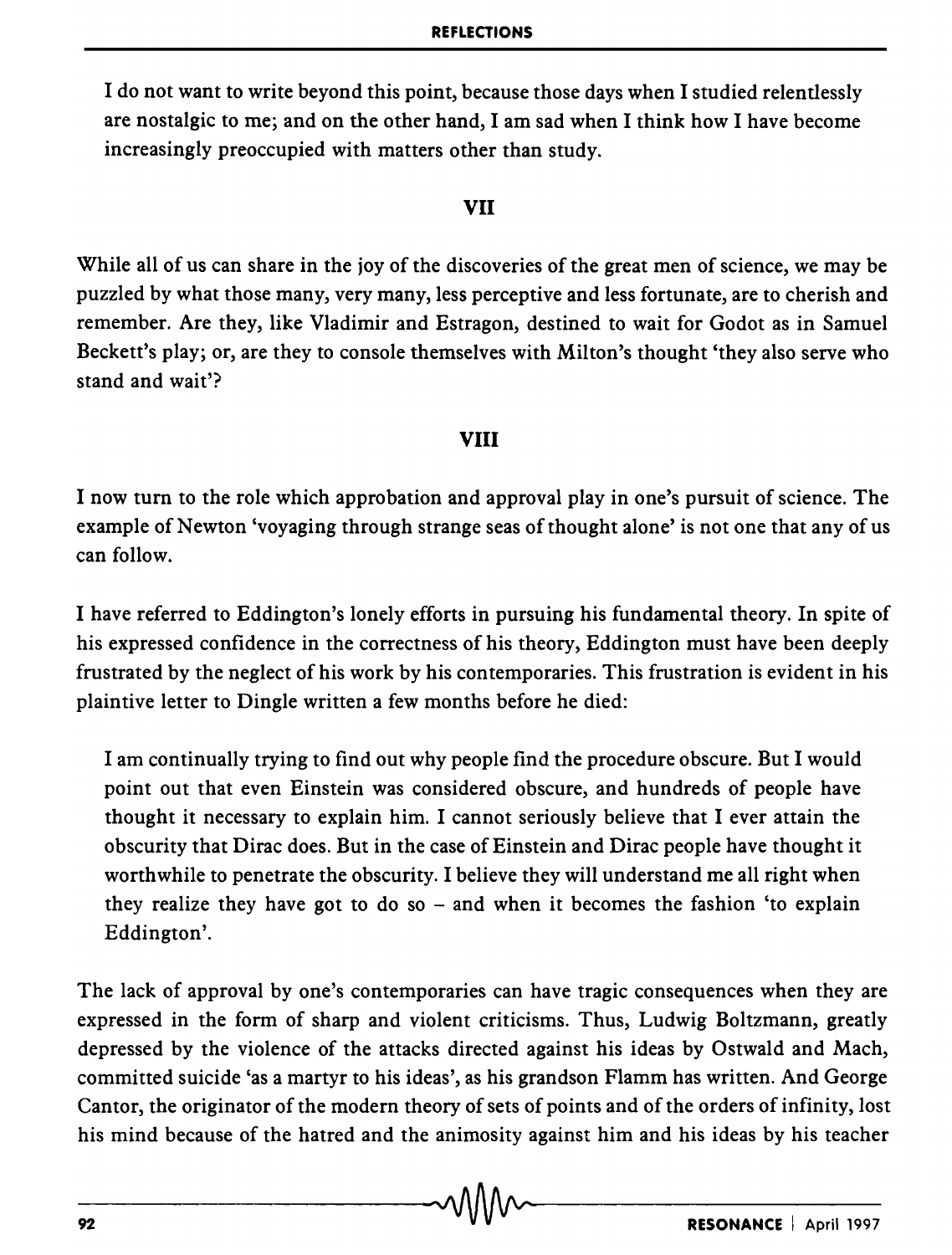Leopold Kronecker, and was confined to a mental hospital during the last many years of his life.

#### **IX**

A case very different from the ones I have considered so far is that of Rutherford.

Consider his record. In 1897 he analyzed radioactive radiations into three types:  $\alpha$ particles,  $\beta$ -rays and  $\gamma$  rays, a nomenclature that has survived to this day. In 1902 he formulated the laws of radioactive disintegration: the first time a physical law was formulated in terms of probability and not certainty: a forerunner of the probability interpretation of quantum mechanics that was to become universal some 25 years later. In 1905-1907 he formulated, together with Soddy, the laws of radioactive displacement and identified the  $\alpha$ -particle as the nucleus of the helium atom; and, together with Boltwood, initiated the determination of the ages of rocks and minerals by their radioactivity. In 1909-1910, there were the experiments of Geiger and Marsden, the discovery of the large angle scattering of  $\alpha$ -rays and Rutherford's formulation of his law of scattering and the nuclear model of the atom. Then in 1917 he effected the first laboratory transformation of atoms: that of nitrogen-14 into oxygen-17 and a proton by  $\alpha$ -ray bombardment. In the twenties, he was associated with the clarification of the relationship between the  $\alpha$ -ray and the  $\gamma$ -ray spectra. And 1932 – the *annus mirabilis* as R H Fowler called it – saw the discovery of the artificial disintegration of Li into two  $\alpha$ -particles by Cockroft and Walton, of positrons in cosmic-ray showers by Blackett, and the neutron by Chadwick - all of them in Rutherford's Cavendish. In the following year Rutherford, together with Oliphant, himself discovered hydrogen-3 and helium 3. Altogether, then, an accomplishment unparalleled in this century.

Rutherford's attitude to his own discoveries is illustrated by his response to a remark of one who was present at the moment of one of his great discoveries: 'Rutherford, you are always on the crest of the wave.' To which Rutherford responded: 'I made the wave, didn't I?' Somehow from Rutherford's vantage point everything he said seems right, even including his remark, '1 do not let my boys waste their time' when he was asked ifhe encouraged his students to study relativity!

Rutherford was a happy warrior if ever there was one.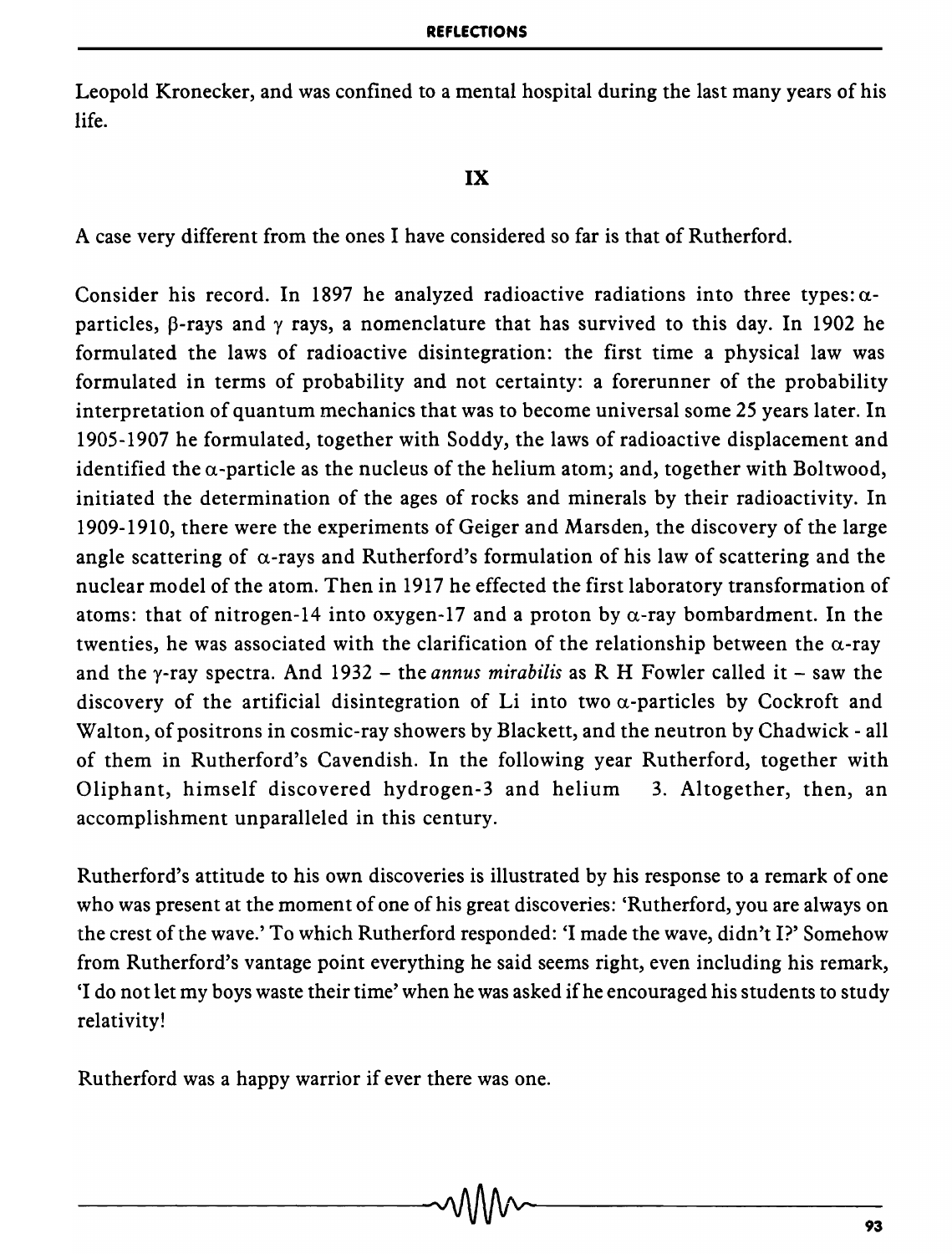#### x

So far, I have tried to illustrate some facets of the pursuit of science by drawing on incidents in the lives of some great men of science. I shall tum now to some more general matters.

I shall start with an example. It has been reported that when Michelson was asked towards the end of his life, why he had devoted such a large fraction of his time, to the measurement of the velocity of light, he replied 'it was so much fun'. There is no denying that 'fun' does playa role in the pursuit of science. But the word 'fun' suggests a lack of seriousness. Indeed, the Oxford Dictionary gives to 'fun' the meaning 'drollery'. We can be certain that Michelson did not have that meaning in his mind when he described his life's main interest as 'fun'. If not, what precisely is the meaning we are to attach to 'fun' in the context in which Michelson used it? More generally, what is the role of pleasure and enjoyment?

While 'pleasure' and 'enjoyment' are often used to characterize one's efforts in science, failures, frustrations, and disappointments are equally, if not more, the common ingredients of scientific experience. Overcoming difficulties, undoubtedly, contributes to one's final enjoyment of success. Is failure, then, a purely negative aspect of the pursuit of science?

A remark of Dirac's describing the rapid development of physics following the founding of the principles of quantum mechanics in the middle and the late twenties is apposite in this connection.

It was a good description to say that it was a game, a very interesting game one could play. Whenever one solved one of the little problems, one could write a paper about it. It was very easy in those days for any second-rate physicist to do first-rate work. There has not been such a glorious time since then.

Consider in the context of these remarks, J J Thomson's assessment of Lord Rayleigh in his memorial address given in Westminister Abbey:

There are some great men of science whose charm consists in having said the first word on a subject, in having introduced some new idea which has proved fruitful; there are others whose charm consists perhaps in having said the last word on the subject, and who have reduced the subject to logical consistency and clearness. I think by temperament Lord Rayleigh belonged to the second group.

This assessment of Rayleigh by J J Thomson has sometimes been described as double-edged. This assessment of Rayleigh by J J Thomson has sometimes been described as double-edged.<br> **VANA**<br> **PARESONANCE** | Anril 1997